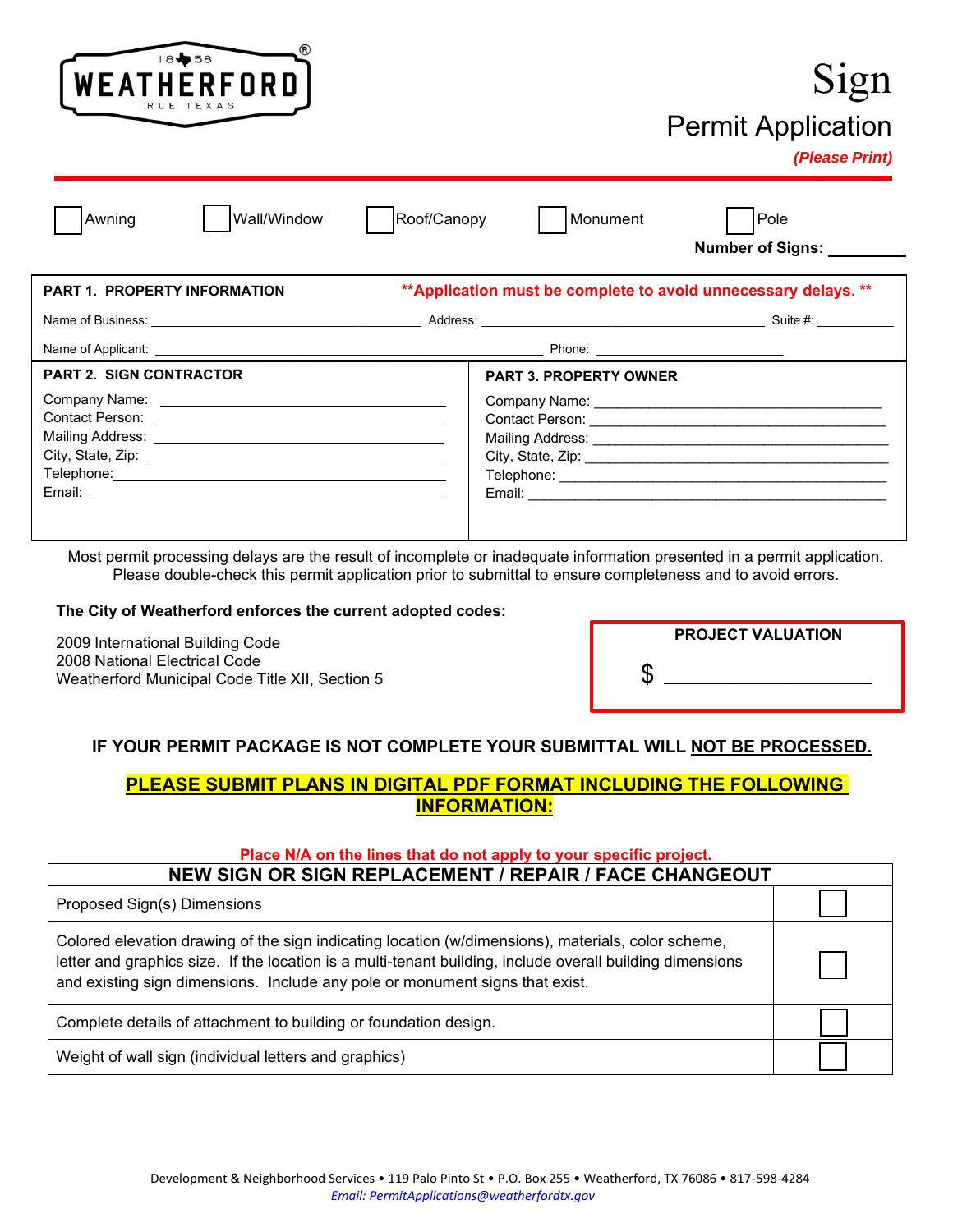

#### **Please use this checklist to aid in preparing a complete sign permit application package. Please check off each line as you identify that your submittal contains the required information,**

#### **A SITE PLAN SHOWING THE FOLLOWING INFORMATION IS REQUIRED** All property lines All existing buildings Distances from proposed sign(s) to the street and property lines Driveway and utility locations **ALSO INCLUDE** Completed Contractor Acknowledgement Stamped structural engineering calculations and drawings (for pole signs) Electrical requirements of the 2008 NEC, Article 600

## Contractor Acknowledgement

#### **MASTER SIGN ELECTRICIAN'S STATEMENT or MASTER ELECTRICIAN'S STATEMENT**

| <b>Print Name</b>                                                                                                      |                             | do acknowledge that I am the Master Sign Electrician or Master |  |  |  |
|------------------------------------------------------------------------------------------------------------------------|-----------------------------|----------------------------------------------------------------|--|--|--|
| Electrician for this job and am responsible for the electrical work for signage at the above stated address. I further |                             |                                                                |  |  |  |
| acknowledge that the above stated contractor will be obtaining the required electric permit for this project.          |                             |                                                                |  |  |  |
| Signature of Master Sign Electrician or Master Electrician                                                             | State Electrician License # | <b>Expiration Date</b>                                         |  |  |  |

Certificate of Insurance Expiration Date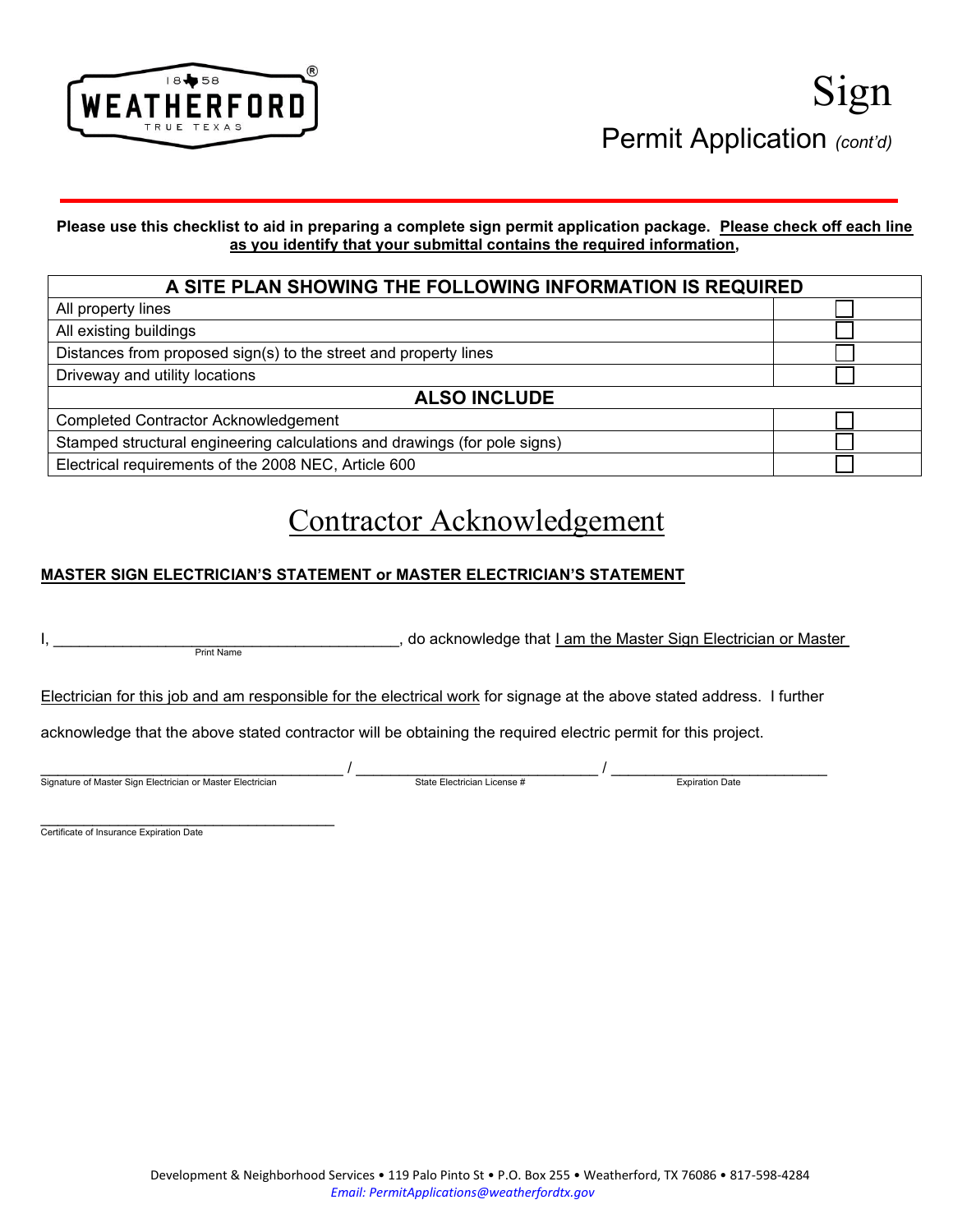

#### THIS QUICK CHECKLIST OF ITEMS THAT MUST BE SHOWN ON PLANS FOR PERMIT IS PROVIDED FOR YOUR CONVENIENCE.

#### WHILE YOUR PLANS SHOULD INCLUDE THE FOLLOWING INFORMATION, IT IS NOT NECESSARY TO RETURN THE FOLLOWING TWO PAGES WITH YOUR SIGN APPLICATION

*(Provide listing authority, (UL) cut sheets and one line diagram/schematic)*

### ALL SIGNS INSTALLED IN THE CITY OF WEATHERFORD MUST COMPLY WITH ARTICLE 600 OF THE NATIONAL ELECTRICAL CODE

600.3 Indication that electrical signs are listed and labeled by an approved listing agency or otherwise approved by special permission.

*\*Special permission is explained in NEC 110.3 and NEC 110.3(b).*

*"600.3 Listing. Electric signs, section signs, and outline lighting — fixed, mobile, or portable — shall be listed and installed in conformance with that listing, unless otherwise approved by special permission."*

600.4 Indication that sign is properly marked.

#### "**600.4 Markings**.

*(A) Signs and Outline Lighting Systems. Signs and outline lighting systems shall be marked with the manufacturer's name, trademark, or other means of identification, and input voltage and current rating.*

*(B) Signs with Lamp holders for Incandescent Lamps. Signs and outline lighting systems with lamp holders for incandescent lamps shall be marked to indicate the maximum allowable lamp wattage per lamp holder. The markings shall be permanently installed, in letters at least 6 mm (¼ in.) high and shall be located where visible during relamping.*

*(C) Section Signs. Section signs shall be marked to indicate that field-wiring and installation instructions are required."*

600.5A Indication of minimum 20 amp dedicated circuit.

#### "**600.5 Branch Circuits**.

*(A) Required Branch Circuit. Each commercial building and each commercial occupancy accessible to pedestrians shall be provided with at least one outlet in an accessible location at each entrance to each tenant* space for sign or outline lighting system use. The outlet(s) shall be supplied by a branch circuit rated at least 20 *amperes that supplies no other load. Service hallways or corridors shall not be considered accessible to pedestrians."*

#### 600.6 Indication of disconnects and lockout ability.

*"***600.6 Disconnects***. Each sign and outline lighting system, or feeder circuit or branch circuit supplying a sign or outline lighting system, shall be controlled by an externally operable switch or circuit breaker that will open all ungrounded conductors. Signs and outline lighting systems located within fountains shall have the disconnect located in accordance with 680.12."*

*"***600.6(A)(1)&(2) Location of and Ability to Lockout Disconnects***.*